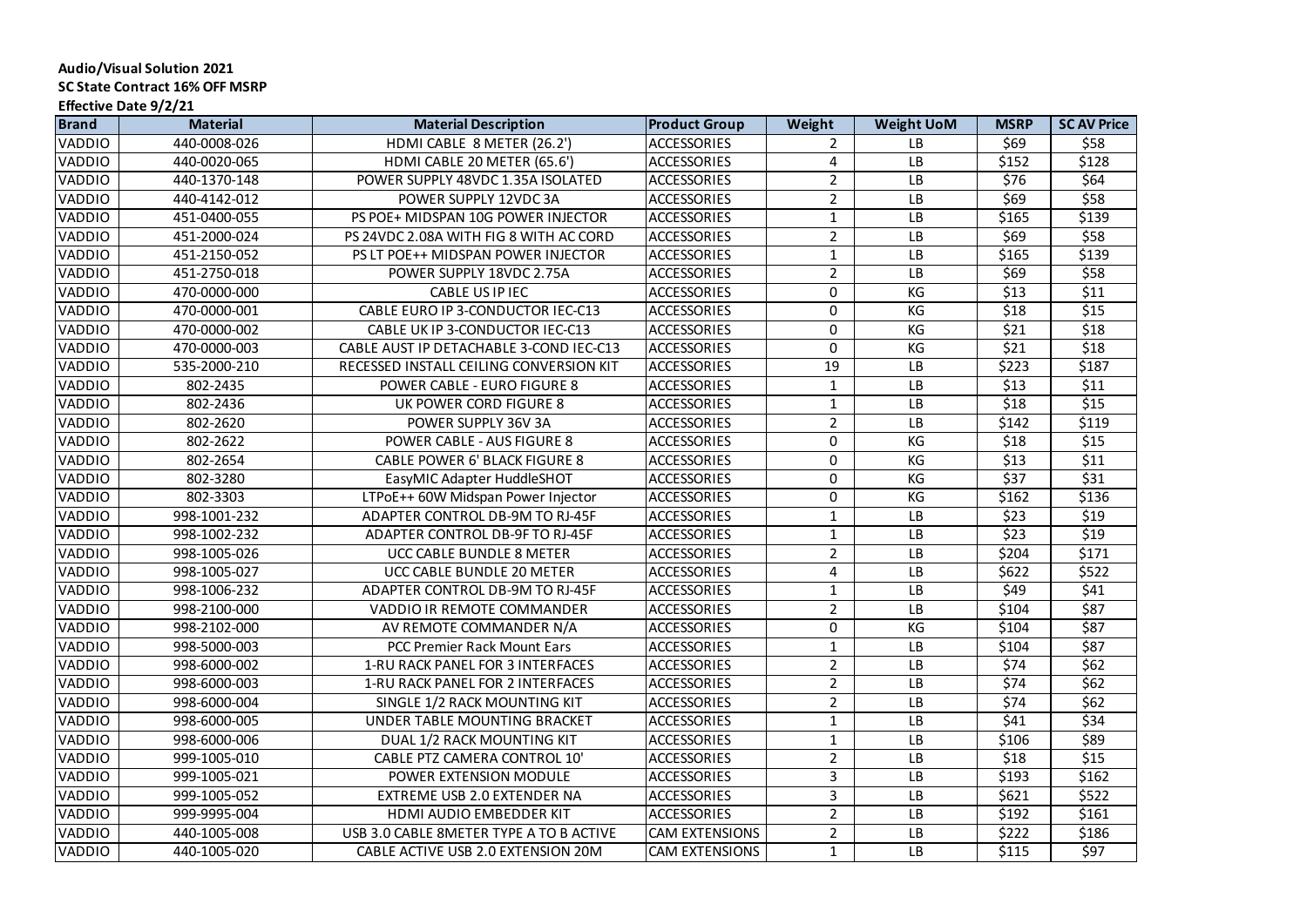| <b>VADDIO</b> | 440-1005-023  | CABLE ACTIVE 3.0 TYPE-A TO B M/M 20M     | <b>CAM EXTENSIONS</b> | 2.200          | LB        | \$591   | \$496   |
|---------------|---------------|------------------------------------------|-----------------------|----------------|-----------|---------|---------|
| <b>VADDIO</b> | 440-1005-025  | CABLE ACTIVE 3.0 TYPE-A TO B M/M 30M     | <b>CAM EXTENSIONS</b> | 3.300          | <b>LB</b> | \$807   | \$678   |
| <b>VADDIO</b> | 440-1005-061  | ACTIVE OPTICAL USB 3.0 A/B PLENUM 8M     | <b>CAM EXTENSIONS</b> | $\mathbf{0}$   | <b>LB</b> | \$245   | \$206   |
| VADDIO        | 440-1005-065  | ACTIVE OPTICAL USB 3.0 A/B PLENUM 20M    | <b>CAM EXTENSIONS</b> | 0              | <b>LB</b> | \$614   | \$516   |
| <b>VADDIO</b> | 440-1005-067  | ACTIVE OPTICAL USB 3.0 A/B PLENUM 30M    | <b>CAM EXTENSIONS</b> | 0              | <b>LB</b> | \$833   | \$700   |
| <b>VADDIO</b> | 440-1007-008  | ACTIVEOPTICAL C/A USB 3.0/2.0 PLENUM 8M  | <b>CAM EXTENSIONS</b> | 0.780          | <b>LB</b> | \$319   | \$268   |
| <b>VADDIO</b> | 440-1007-015  | ACTIVEOPTICAL C/A USB 3.0/2.0 PLENUM 15M | <b>CAM EXTENSIONS</b> | 1.260          | <b>LB</b> | \$637   | \$535   |
| VADDIO        | 440-1007-030  | ACTIVEOPTICAL C/A USB 3.0/2.0 PLENUM 30M | <b>CAM EXTENSIONS</b> | 2.200          | <b>LB</b> | \$869   | \$730   |
| <b>VADDIO</b> | 998-1105-002  | <b>QUICK-CONNECT BOX RACK PANEL</b>      | <b>CAM EXTENSIONS</b> |                | <b>LB</b> | \$84    | \$71    |
| VADDIO        | 999-1005-032  | USB 3.0 EXTENDER SYSTEM N/A              | <b>CAM EXTENSIONS</b> | 7              | <b>LB</b> | \$1,736 | \$1,458 |
| VADDIO        | 999-82110-000 | SUS CEILING MNT HDMI SYS PTZ-WHT N/A     | <b>CAM EXTENSIONS</b> | 19.500         | <b>LB</b> | \$2,397 | \$2,013 |
| <b>VADDIO</b> | 999-82120-000 | SUS CEILING MNT HDMI SYS CIS-WHT N/A     | <b>CAM EXTENSIONS</b> | 21.500         | <b>LB</b> | \$2,397 | \$2,013 |
| VADDIO        | 999-82210-000 | SUS CEILING MNT BRIDGE SYS PTZ-WHT N/A   | <b>CAM EXTENSIONS</b> | 19.500         | <b>LB</b> | \$3,681 | \$3,092 |
| <b>VADDIO</b> | 999-82220-000 | SUS CEILING MNT BRIDGE SYS CIS-WHT N/A   | <b>CAM EXTENSIONS</b> | 19.500         | <b>LB</b> | \$3,681 | \$3,092 |
| <b>VADDIO</b> | 999-9520-000  | ONELINK HDMI - PLYCM CODEC/PLYCM CAM N/A | <b>CAM EXTENSIONS</b> | 12             | <b>LB</b> | \$1,930 | \$1,621 |
| VADDIO        | 999-9530-000  | <b>ONELINK FOR SONY/PANA HDMI CAMS</b>   | <b>CAM EXTENSIONS</b> | 9              | <b>LB</b> | \$1,930 | \$1,621 |
| VADDIO        | 999-9560-000  | ONELINK HDMI CISCO CODEC/CISCO CAM N/A   | <b>CAM EXTENSIONS</b> | 12             | <b>LB</b> | \$1,930 | \$1,621 |
| <b>VADDIO</b> | 999-9620-000  | ONELINK BRIDGE POLY CODEC/POLY CAM N/A   | <b>CAM EXTENSIONS</b> | 12             | <b>LB</b> | \$3,127 | \$2,627 |
| <b>VADDIO</b> | 999-9630-000  | ONELINK BRIDGE FOR SONY/PANA HDMI CAMS   | <b>CAM EXTENSIONS</b> | 9              | <b>LB</b> | \$3,127 | \$2,627 |
| VADDIO        | 999-9660-000  | ONELINK BRIDGE CISCO CODEC/CISCO CAM N/A | <b>CAM EXTENSIONS</b> | 12             | <b>LB</b> | \$3,127 | \$2,627 |
| <b>VADDIO</b> | 535-2000-044  | ROBOTRAK DOUBLE DECKER WALL MOUNT        | <b>CAMERA MOUNT</b>   | 9              | <b>LB</b> | \$222   | \$186   |
| <b>VADDIO</b> | 535-2000-045  | OFFSET DROPDOWN POLE FOR ROBOTRAK MOUNT  | <b>CAMERA MOUNT</b>   | 11             | <b>LB</b> | \$222   | \$186   |
| VADDIO        | 535-2000-204  | THIN PROFILE WALL MOUNT EVI-D100         | <b>CAMERA MOUNT</b>   | $\overline{2}$ | <b>LB</b> | \$86    | \$72    |
| <b>VADDIO</b> | 535-2000-204B | THIN PROFILE WALL MOUNT EVI-D100 BLACK   | <b>CAMERA MOUNT</b>   | $\overline{2}$ | <b>LB</b> | \$86    | \$72    |
| VADDIO        | 535-2000-205  | THIN PROFILE WALL MOUNT EVI-D70 WHITE    | <b>CAMERA MOUNT</b>   | $\overline{2}$ | <b>LB</b> | \$86    | \$72    |
| VADDIO        | 535-2000-205B | MODEL 70 THIN PROFILE WALL MOUNT BLACK   | <b>CAMERA MOUNT</b>   | $\overline{2}$ | <b>LB</b> | \$86    | \$72    |
| VADDIO        | 535-2000-206  | SUSPENDED CEILING PTZ CAMERA MOUNT       | <b>CAMERA MOUNT</b>   | 2 <sup>1</sup> | <b>LB</b> | \$119   | \$100   |
| <b>VADDIO</b> | 535-2000-207  | MODEL 501 THIN PROFILE WALL MOUNT        | <b>CAMERA MOUNT</b>   | $\overline{2}$ | <b>LB</b> | \$86    | \$72    |
| <b>VADDIO</b> | 535-2000-212  | STANDARD CAMERA MOUNT                    | <b>CAMERA MOUNT</b>   | $\overline{2}$ | <b>LB</b> | \$57    | \$48    |
| <b>VADDIO</b> | 535-2000-213  | UNIVERSAL WALL/CEILING MOUNT             | <b>CAMERA MOUNT</b>   | $2^{\circ}$    | <b>LB</b> | \$69    | \$58    |
| <b>VADDIO</b> | 535-2000-214  | <b>EXPANDABLE WALL MOUNT</b>             | <b>CAMERA MOUNT</b>   | $\overline{2}$ | <b>LB</b> | \$69    | \$58    |
| <b>VADDIO</b> | 535-2000-215  | LONG EXPANDABLE WALL/CEILING MOUNT       | <b>CAMERA MOUNT</b>   | 3              | <b>LB</b> | \$86    | \$72    |
| VADDIO        | 535-2000-216  | THIN PROFILE WALL MOUNT EVI-HD1          | <b>CAMERA MOUNT</b>   | 4              | <b>LB</b> | \$180   | \$151   |
| VADDIO        | 535-2000-221  | THIN PROFILE WALL MOUNT EAGLEEYE 1-3     | <b>CAMERA MOUNT</b>   | 4              | <b>LB</b> | \$180   | \$151   |
| VADDIO        | 535-2000-222  | THIN PROFILE WALL MOUNT LIFESIZE 4X      | <b>CAMERA MOUNT</b>   | $\overline{2}$ | <b>LB</b> | \$180   | \$151   |
| VADDIO        | 535-2000-223  | WALL MOUNT BRACKET FOR H700 HE120/130    | <b>CAMERA MOUNT</b>   | 8              | <b>LB</b> | \$299   | \$251   |
| <b>VADDIO</b> | 535-2000-225  | WALL MOUNT BRACKET FOR BRC-Z700/H900     | <b>CAMERA MOUNT</b>   | 9              | <b>LB</b> | \$299   | \$251   |
| VADDIO        | 535-2000-231  | WALL MOUNT BRACKET FOR BRC-Z330          | <b>CAMERA MOUNT</b>   | 6              | <b>LB</b> | \$299   | \$251   |
| <b>VADDIO</b> | 535-2000-232  | THIN PROFILE WALL MOUNT                  | <b>CAMERA MOUNT</b>   | 5              | <b>LB</b> | \$180   | \$151   |
| VADDIO        | 535-2000-234  | THIN PROFILE WALL MOUNT LIFESIZE 10X     | <b>CAMERA MOUNT</b>   | 4              | <b>LB</b> | \$180   | \$151   |
| VADDIO        | 535-2000-236B | THIN PROFILE WALL MOUNT EVI-D80/D90 BLK  | <b>CAMERA MOUNT</b>   | 3              | <b>LB</b> | \$86    | \$72    |
| <b>VADDIO</b> | 535-2000-236W | THIN PROFILE WALL MOUNT EVI-D80/D90 WHT  | <b>CAMERA MOUNT</b>   | 3              | <b>LB</b> | \$86    | \$72    |
| <b>VADDIO</b> | 535-2000-237  | THIN PROFILE WALL MOUNT ZOOMSHOT         | <b>CAMERA MOUNT</b>   | 0              | KG        | \$86    | \$72    |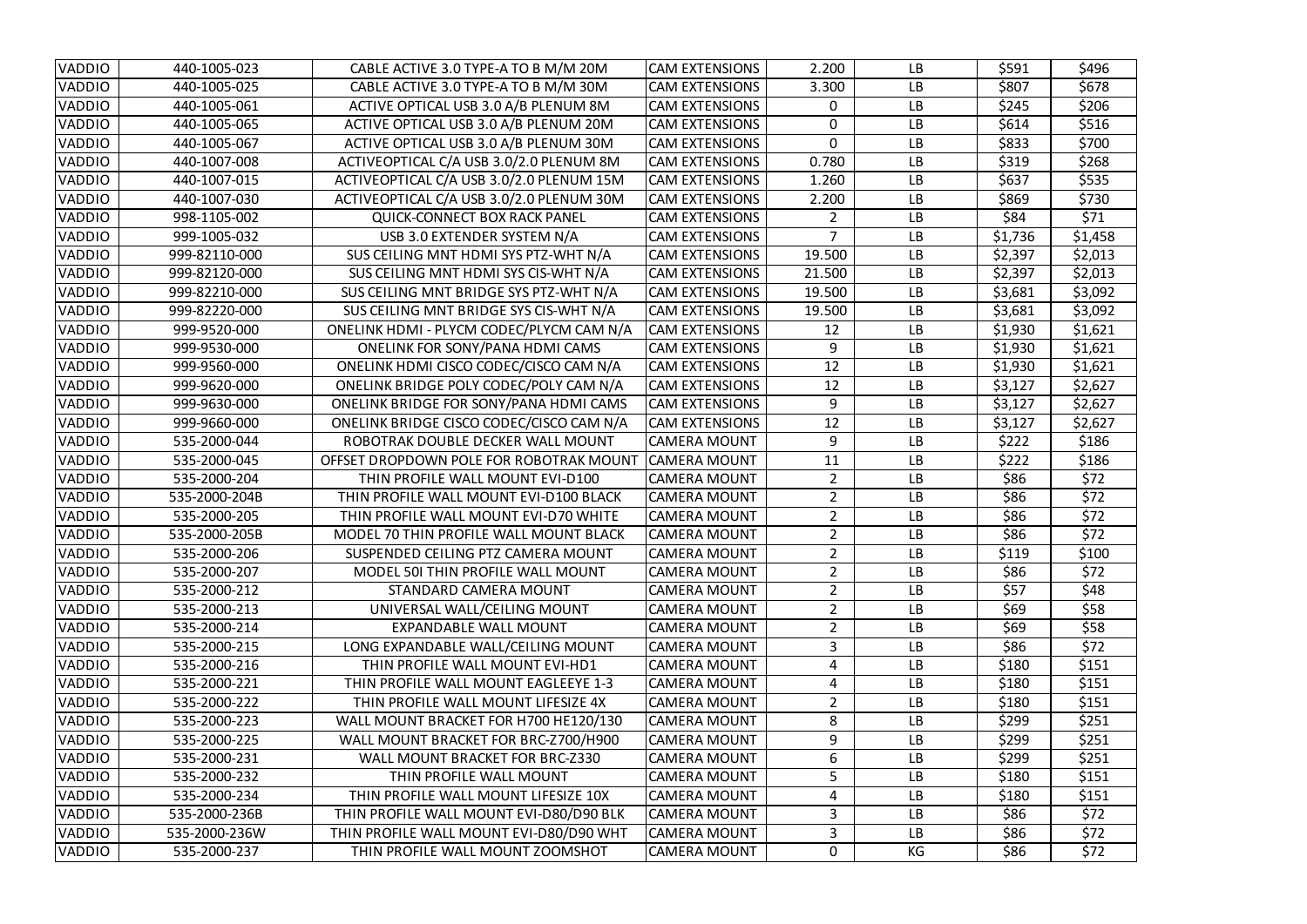| <b>VADDIO</b> | 535-2000-240   | THIN PROFILE WALL MOUNT ROBOSHOT BLACK         | <b>CAMERA MOUNT</b> | 4              | <b>LB</b> | \$150   | \$126 |
|---------------|----------------|------------------------------------------------|---------------------|----------------|-----------|---------|-------|
| VADDIO        | 535-2000-240W  | THIN PROFILE WALL MOUNT ROBOSHOT WHITE         | <b>CAMERA MOUNT</b> | 0              | KG        | \$150   | \$126 |
| <b>VADDIO</b> | 535-2000-243   | THIN PROFILE WALL MOUNT SONY/PANA CAMS         | <b>CAMERA MOUNT</b> | 3              | <b>LB</b> | \$150   | \$126 |
| VADDIO        | 535-2000-244   | THIN PROFILE MNT KIT BLK CONFERENCESHOT        | <b>CAMERA MOUNT</b> | $\overline{2}$ | <b>LB</b> | \$86    | \$72  |
| <b>VADDIO</b> | 535-2000-244W  | THIN PROFILE MNT KIT WHT CONFERENCESHOT        | <b>CAMERA MOUNT</b> | 3              | <b>LB</b> | \$86    | \$72  |
| <b>VADDIO</b> | 535-2000-245   | THIN PROFILE WALL MOUNT LONG                   | <b>CAMERA MOUNT</b> | $\overline{3}$ | <b>LB</b> | \$150   | \$126 |
| <b>VADDIO</b> | 535-2000-246   | THIN PROFILE WALL MOUNT TALL                   | <b>CAMERA MOUNT</b> | 3              | <b>LB</b> | \$150   | \$126 |
| <b>VADDIO</b> | 535-2000-251   | THIN PROFILE WALL MNT PR60/HD EAGLE EYE        | <b>CAMERA MOUNT</b> | 4              | <b>LB</b> | \$191   | \$160 |
| <b>VADDIO</b> | 535-2000-280   | DROP DOWN MOUNT ePTZ SHORT                     | <b>CAMERA MOUNT</b> | $\overline{0}$ | <b>LB</b> | \$299   | \$251 |
| <b>VADDIO</b> | 535-2000-281   | DROP DOWN MOUNT ePTZ LONG                      | <b>CAMERA MOUNT</b> | $\overline{0}$ | <b>LB</b> | \$299   | \$251 |
| <b>VADDIO</b> | 535-2000-290   | DROP DN MT FOR SMALL PTZ CAMERAS - SHORT       | <b>CAMERA MOUNT</b> | 13             | <b>LB</b> | \$299   | \$251 |
| <b>VADDIO</b> | 535-2000-291   | DROP DN MT FOR SMALL PTZ CAMERAS - LONG        | <b>CAMERA MOUNT</b> | 14             | <b>LB</b> | \$352   | \$296 |
| <b>VADDIO</b> | 535-2000-292   | DROP DN MT FOR LARGE PTZ CAMERAS - SHORT       | <b>CAMERA MOUNT</b> | 15             | <b>LB</b> | \$352   | \$296 |
| <b>VADDIO</b> | 535-2000-293   | DROP DN MT FOR LARGE PTZ CAMERAS - LONG        | <b>CAMERA MOUNT</b> | 16             | <b>LB</b> | \$387   | \$325 |
| <b>VADDIO</b> | 535-2000-294   | OFF-SET DROP DN MT FOR OEM CAMERAS             | <b>CAMERA MOUNT</b> | 14             | <b>LB</b> | \$475   | \$399 |
| <b>VADDIO</b> | 535-2000-296   | OFF-SET DROP DN MT FOR HD SERIES CAMERAS       | <b>CAMERA MOUNT</b> | 14             | <b>LB</b> | \$387   | \$325 |
| <b>VADDIO</b> | 535-2000-299   | DROP DOWN COUPLER KIT                          | <b>CAMERA MOUNT</b> | 3              | <b>LB</b> | \$86    | \$72  |
| <b>VADDIO</b> | 535-2020-230   | THIN PROFILE WALL MOUNT HD-SERIES BLACK        | <b>CAMERA MOUNT</b> | 4              | <b>LB</b> | \$150   | \$126 |
| <b>VADDIO</b> | 535-2020-230W  | THIN PROFILE WALL MOUNT HD-SERIES WHITE        | <b>CAMERA MOUNT</b> | 4              | <b>LB</b> | \$150   | \$126 |
| VADDIO        | 535-2100-202   | ADJUSTABLE WALL BRACKET FOR CONCEAL            | <b>CAMERA MOUNT</b> | 4              | <b>LB</b> | \$299   | \$251 |
| <b>VADDIO</b> | 535-2100-207   | Adjustable Mount HuddleSHOT BLACK              | <b>CAMERA MOUNT</b> | $\mathbf{0}$   | KG        | \$230   | \$193 |
| <b>VADDIO</b> | 535-2100-207W  | Adjustable Mount HuddleSHOT WHITE              | <b>CAMERA MOUNT</b> | $\Omega$       | KG        | \$230   | \$193 |
| VADDIO        | 998-2225-051   | RECESSED INSTALL KIT IN-CEILING ENCL           | <b>CAMERA MOUNT</b> | 4              | <b>LB</b> | \$249   | \$209 |
| <b>VADDIO</b> | 998-2225-152   | DOCCAM HARD CEILING INSTALLATION KIT           | <b>CAMERA MOUNT</b> | $\mathbf{3}$   | <b>LB</b> | \$249   | \$209 |
| <b>VADDIO</b> | 998-82000-012W | QC UNIVERSAL CAMERA INTERFACE PLATE WHT        | <b>CAMERA MOUNT</b> | 3              | <b>LB</b> | \$89    | \$75  |
| <b>VADDIO</b> | 998-9000-070   | FLUSH MOUNT DOME FOR SONY D70                  | <b>CAMERA MOUNT</b> |                | <b>LB</b> | \$342   | \$287 |
| <b>VADDIO</b> | 998-9000-200   | DOMEVIEW HD INDOOR DOME FOR HD SERIES          | CAMERA MOUNT        | 20             | <b>LB</b> | \$881   | \$740 |
| <b>VADDIO</b> | 998-9000-210   | 12" Clear Dome Accessory                       | <b>CAMERA MOUNT</b> |                | <b>LB</b> | \$108   | \$91  |
| <b>VADDIO</b> | 998-9000-220   | 12" Smoke Tinted Dome Accessory                | <b>CAMERA MOUNT</b> | 6              | <b>LB</b> | \$108   | \$91  |
| <b>VADDIO</b> | 998-9100-200   | DOMEVIEW HD DOME KIT HD-SERIES/ROBOSHOT        | <b>CAMERA MOUNT</b> | 19             | <b>LB</b> | \$881   | \$740 |
| <b>VADDIO</b> | 998-9200-200   | DOMEVIEW HD WEATHER-RESISTANT DOME             | <b>CAMERA MOUNT</b> | 24             | <b>LB</b> | \$1,059 | \$890 |
| <b>VADDIO</b> | 998-9300-000   | WALL MOUNT KIT FOR PENDANT DOMES               | <b>CAMERA MOUNT</b> | 6              | <b>LB</b> | \$150   | \$126 |
| <b>VADDIO</b> | 998-9300-001   | WALL MOUNT WITH POLE MOUNTING KIT              | <b>CAMERA MOUNT</b> | 6.             | <b>LB</b> | \$209   | \$176 |
| <b>VADDIO</b> | 998-9300-002   | <b>CEILING MOUNT KIT FOR PENDANT DOMES</b>     | <b>CAMERA MOUNT</b> | 5              | <b>LB</b> | \$119   | \$100 |
| <b>VADDIO</b> | 999-2225-012   | IN-WALL ENCLOSURE FOR WIDE AND ZOOMSHOT        | <b>CAMERA MOUNT</b> | 8              | <b>LB</b> | \$238   | \$200 |
| <b>VADDIO</b> | 999-2225-014   | IN-WALL ENCLOSURE FOR SONY EVI-HD1             | <b>CAMERA MOUNT</b> | 13             | <b>LB</b> | \$296   | \$249 |
| <b>VADDIO</b> | 999-2225-015   | IN-WALL ENCLOSURE FOR VC CAMERAS               | <b>CAMERA MOUNT</b> | 13             | <b>LB</b> | \$357   | \$300 |
| <b>VADDIO</b> | 999-2225-016   | <b>IN-WALL ENCLOSURE FOR LARGE PTZS</b>        | <b>CAMERA MOUNT</b> | 13             | <b>LB</b> | \$414   | \$348 |
| <b>VADDIO</b> | 999-2225-018   | <b>IN-WALL ENCLOSURE FOR HD-SERIES CAMERAS</b> | <b>CAMERA MOUNT</b> | 13             | <b>LB</b> | \$296   | \$249 |
| <b>VADDIO</b> | 999-2225-019   | IN-WALL ENCLOSURE FOR BRC-Z330/D80/D90         | <b>CAMERA MOUNT</b> | 13             | <b>LB</b> | \$296   | \$249 |
| <b>VADDIO</b> | 999-2225-020   | IN-WALL ENCLOSURE FOR PRECISION 60 CAMS        | <b>CAMERA MOUNT</b> | 10             | <b>LB</b> | \$357   | \$300 |
| <b>VADDIO</b> | 999-2225-021   | IN-WALL ENCLOSURE FOR ROBOSHOT 20 UHD          | <b>CAMERA MOUNT</b> | $\overline{7}$ | <b>LB</b> | \$357   | \$300 |
| <b>VADDIO</b> | 999-2225-022   | IN-WALL ENCLOSURE FOR CONFERENCESHOT 10        | CAMERA MOUNT        | 8              | LB        | \$296   | \$249 |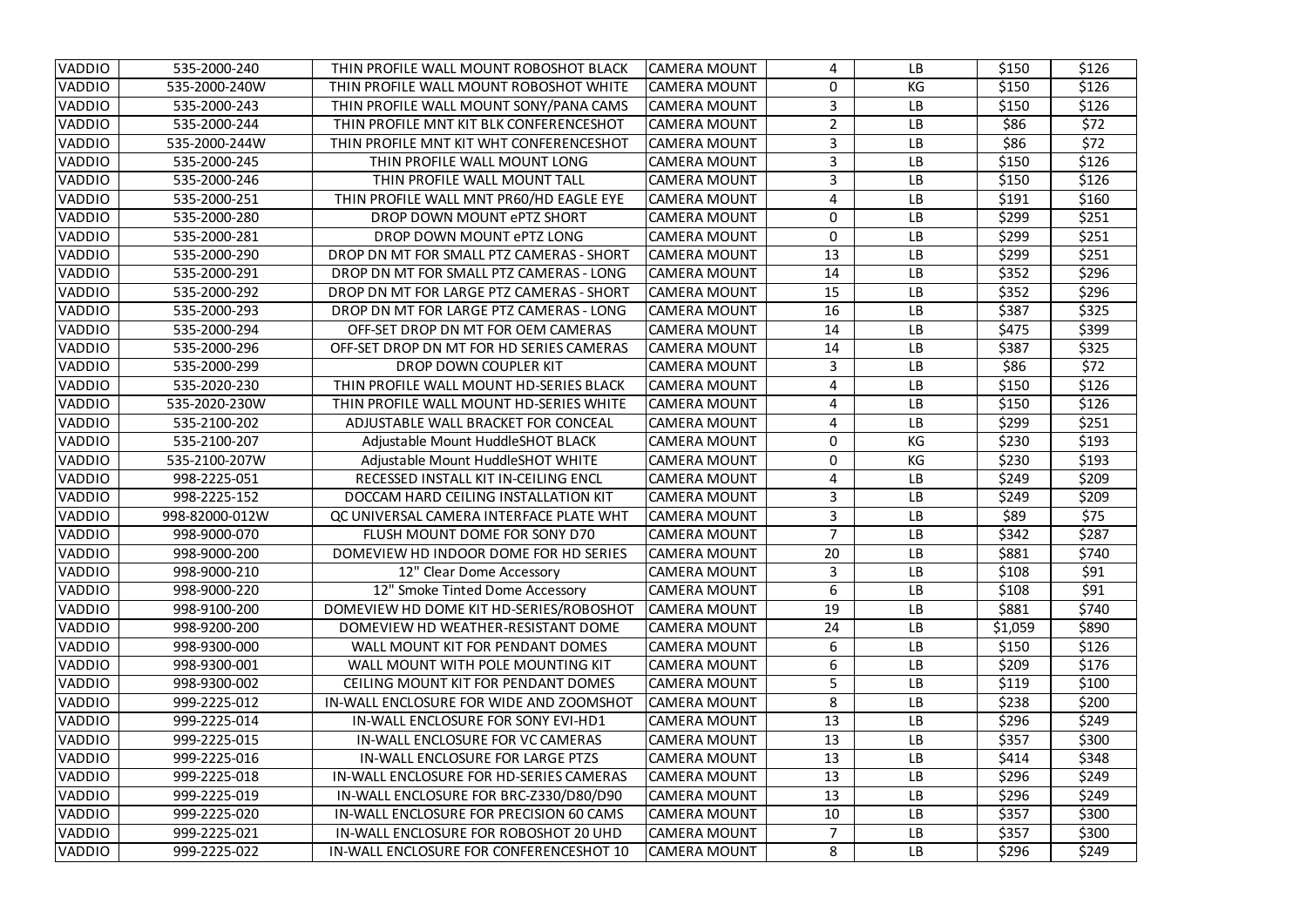| <b>VADDIO</b> | 999-2225-050   | IN-CEILING HALF-RECESSED ENCL. HD-CAMS  | <b>CAMERA MOUNT</b> | 15             | <b>LB</b> | \$946   | \$795   |
|---------------|----------------|-----------------------------------------|---------------------|----------------|-----------|---------|---------|
| <b>VADDIO</b> | 999-2225-118   | IN-WALL ENCLOSURE FOR ROBOSHOT CAMERAS  | <b>CAMERA MOUNT</b> | 9              | <b>LB</b> | \$296   | \$249   |
| <b>VADDIO</b> | 999-2225-150   | IN-CEILING HALF-RECESSED ENCL. ROBOS    | <b>CAMERA MOUNT</b> | 15             | <b>LB</b> | \$946   | \$795   |
| <b>VADDIO</b> | 999-2225-200   | IN CEILING HALF-RECESSED ROBOSHOT UHD   | <b>CAMERA MOUNT</b> | 15             | <b>LB</b> | \$946   | \$795   |
| <b>VADDIO</b> | 999-2225-220   | IN-WALL ENCLOSURE FOR LIFESIZE 10X      | <b>CAMERA MOUNT</b> | 9              | <b>LB</b> | \$357   | \$300   |
| <b>VADDIO</b> | 999-82000-000  | <b>Suspended Ceiling Mount WHT</b>      | <b>CAMERA MOUNT</b> | 19.500         | <b>LB</b> | \$594   | \$499   |
| <b>VADDIO</b> | 999-89995-000  | ConferenceSHOT AV Sys Table Mount - BLK | <b>CAMERA MOUNT</b> |                | <b>LB</b> | \$171   | \$144   |
| <b>VADDIO</b> | 999-89995-000W | ConferenceSHOT AV Sys Table Mount - WHT | <b>CAMERA MOUNT</b> | $\overline{2}$ | <b>LB</b> | \$171   | \$144   |
| <b>VADDIO</b> | 998-9995-003   | <b>CONFERENCESHOT AV SPEAKER</b>        | <b>CONFERENCE</b>   | 4              | <b>LB</b> | \$441   | \$370   |
| <b>VADDIO</b> | 998-9995-003W  | <b>CONFERENCESHOT AV SPEAKER-WHITE</b>  | <b>CONFERENCE</b>   | 4              | <b>LB</b> | \$441   | \$370   |
| <b>VADDIO</b> | 999-11208-000  | EasylP PoE+ Switch                      | <b>CONFERENCE</b>   | 8.820          | <b>LB</b> | \$485   | \$407   |
| <b>VADDIO</b> | 999-30200-000  | EasylP 10 Camera Black                  | <b>CONFERENCE</b>   | 12             | <b>LB</b> | \$2,809 | \$2,360 |
| <b>VADDIO</b> | 999-30200-000W | EasylP 10 Camera White                  | <b>CONFERENCE</b>   | 12             | <b>LB</b> | \$2,809 | \$2,360 |
| <b>VADDIO</b> | 999-30201-000  | EasylP 10 Base Kit Black                | <b>CONFERENCE</b>   | 24             | <b>LB</b> | \$3,822 | \$3,210 |
| <b>VADDIO</b> | 999-30201-000W | EasylP 10 Base Kit White                | <b>CONFERENCE</b>   | 24             | <b>LB</b> | \$3,822 | \$3,210 |
| <b>VADDIO</b> | 999-30230-000  | EasylP 20 Camera Black                  | <b>CONFERENCE</b>   | 12             | <b>LB</b> | \$3,382 | \$2,841 |
| VADDIO        | 999-30230-000W | EasylP 20 Camera White                  | <b>CONFERENCE</b>   | 12             | <b>LB</b> | \$3,382 | \$2,841 |
| <b>VADDIO</b> | 999-30231-000  | EasylP 20 Mixer Base Kit Black NA       | <b>CONFERENCE</b>   | 24             | <b>LB</b> | \$5,796 | \$4,869 |
| <b>VADDIO</b> | 999-30231-000W | EasylP 20 Mixer Base Kit White NA       | <b>CONFERENCE</b>   | 24             | <b>LB</b> | \$5,796 | \$4,869 |
| <b>VADDIO</b> | 999-30232-000  | EasylP 20 Base Kit Black NA             | <b>CONFERENCE</b>   | 24             | <b>LB</b> | \$4,482 | \$3,765 |
| <b>VADDIO</b> | 999-30232-000W | EasylP 20 Base Kit White NA             | <b>CONFERENCE</b>   | 24             | <b>LB</b> | \$4,482 | \$3,765 |
| <b>VADDIO</b> | 999-50707-000  | <b>HuddleSHOT BLACK</b>                 | <b>CONFERENCE</b>   | 12             | <b>LB</b> | \$1,620 | \$1,361 |
| <b>VADDIO</b> | 999-50707-000G | <b>HuddleSHOT GRAY</b>                  | <b>CONFERENCE</b>   | $\Omega$       | <b>LB</b> | \$1,620 | \$1,361 |
| <b>VADDIO</b> | 999-60210-000  | EasylP Decoder                          | <b>CONFERENCE</b>   | 4.500          | <b>LB</b> | \$832   | \$699   |
| <b>VADDIO</b> | 999-60320-000  | EasylP Mixer System Global              | <b>CONFERENCE</b>   | 5.             | <b>LB</b> | \$2,180 | \$1,831 |
| <b>VADDIO</b> | 999-60321-000  | EasylP 10 Mixer Base Kit Blk N/A        | <b>CONFERENCE</b>   | 24             | LB        | \$5,103 | \$4,287 |
| VADDIO        | 999-60321-000W | EasylP 10 Mixer Base Kit Wht N/A        | <b>CONFERENCE</b>   | 24             | LB        | \$5,103 | \$4,287 |
| <b>VADDIO</b> | 999-85000-000  | TableMIC Microphone Black               | <b>CONFERENCE</b>   | $\overline{2}$ | <b>LB</b> | \$878   | \$738   |
| <b>VADDIO</b> | 999-85000-000W | TableMIC Microphone White               | <b>CONFERENCE</b>   | $\overline{2}$ | <b>LB</b> | \$878   | \$738   |
| <b>VADDIO</b> | 999-85100-000  | Ceiling MIC System White                | <b>CONFERENCE</b>   | 4              | <b>LB</b> | \$622   | \$522   |
| <b>VADDIO</b> | 999-85150-000  | Ceiling MIC System Black                | <b>CONFERENCE</b>   | 6              | <b>LB</b> | \$622   | \$522   |
| <b>VADDIO</b> | 999-8520-000   | EASYUSB - PRO MIC I/O SYSTEM            | <b>CONFERENCE</b>   | 4              | <b>LB</b> | \$830   | \$697   |
| <b>VADDIO</b> | 999-8530-000   | EASYUSB MIXER/AMP SYSTEM                | <b>CONFERENCE</b>   | 4              | <b>LB</b> | \$1,039 | \$873   |
| <b>VADDIO</b> | 999-85300-000  | TableMIC D Microphone Black             | <b>CONFERENCE</b>   | $\overline{2}$ | <b>LB</b> | \$895   | \$752   |
| <b>VADDIO</b> | 999-85300-000W | TableMIC D Microphone White             | <b>CONFERENCE</b>   | $\overline{2}$ | <b>LB</b> | \$895   | \$752   |
| <b>VADDIO</b> | 999-8535-000   | EasyUSB MicPOD I/O N/A                  | <b>CONFERENCE</b>   | 4              | <b>LB</b> | \$762   | \$640   |
| <b>VADDIO</b> | 999-85600-000  | <b>VADDIO CEILING SPEAKER PAIR</b>      | <b>CONFERENCE</b>   | 24             | <b>LB</b> | \$363   | \$305   |
| <b>VADDIO</b> | 999-8561-000   | <b>BOSE FS2C SPEAKER KIT</b>            | <b>CONFERENCE</b>   | 24             | <b>LB</b> | \$363   | \$305   |
| <b>VADDIO</b> | 999-8565-000   | <b>EASYTALK SOUND BAR</b>               | <b>CONFERENCE</b>   | 16             | <b>LB</b> | \$330   | \$277   |
| <b>VADDIO</b> | 999-85810-000  | EasylP Ceiling MIC D White              | <b>CONFERENCE</b>   | 6              | <b>LB</b> | \$895   | \$752   |
| <b>VADDIO</b> | 999-85820-000  | EasylP Ceiling MIC D Black              | <b>CONFERENCE</b>   | 6              | <b>LB</b> | \$895   | \$752   |
| <b>VADDIO</b> | 999-86600-000  | <b>USB AUDIO BUNDLE</b>                 | <b>CONFERENCE</b>   | 40             | <b>LB</b> | \$2,554 | \$2,145 |
| <b>VADDIO</b> | 999-88000-000  | EasyUSB MicPOD I/O w/Two C-MICs N/A     | <b>CONFERENCE</b>   | 19             | LB        | \$1,969 | \$1,654 |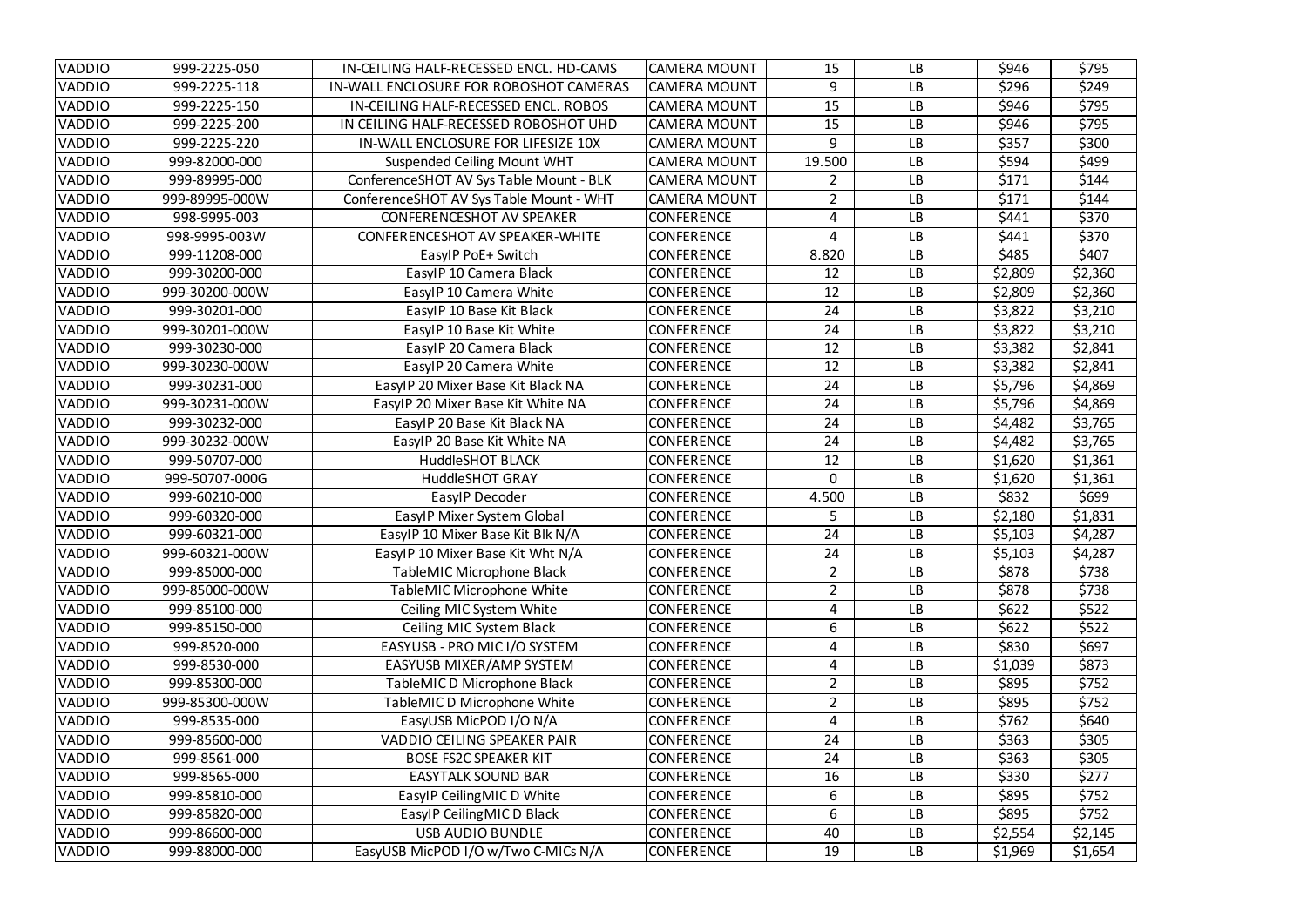| <b>VADDIO</b> | 999-88100-000  | EasyUSB MicPOD I/O w/Four C-MICs N/A       | <b>CONFERENCE</b>   | 36             | <b>LB</b> | \$3,210 | \$2,696 |
|---------------|----------------|--------------------------------------------|---------------------|----------------|-----------|---------|---------|
| <b>VADDIO</b> | 999-9990-000B  | <b>CONFERENCESHOT 10 SYSTEM</b>            | <b>CONFERENCE</b>   | 12             | <b>LB</b> | \$1,819 | \$1,528 |
| <b>VADDIO</b> | 999-9990-000W  | <b>CONFERENCESHOT 10 SYSTEM WHITE</b>      | <b>CONFERENCE</b>   | 12             | <b>LB</b> | \$1,819 | \$1,528 |
| <b>VADDIO</b> | 999-9995-000B  | <b>CONFERENCESHOT AV CAMERA</b>            | <b>CONFERENCE</b>   | 12             | <b>LB</b> | \$2,082 | \$1,749 |
| <b>VADDIO</b> | 999-9995-000W  | CONFERENCESHOT AV CAMERA WHITE             | <b>CONFERENCE</b>   | 12             | <b>LB</b> | \$2,082 | \$1,749 |
| <b>VADDIO</b> | 999-9995-003   | <b>CONFERENCESHOT AV SPEAKER KIT</b>       | <b>CONFERENCE</b>   | 4              | <b>LB</b> | \$441   | \$370   |
| <b>VADDIO</b> | 999-9995-003W  | <b>CONFERENCESHOT AV SPEAKER KIT WHITE</b> | <b>CONFERENCE</b>   | 4              | <b>LB</b> | \$441   | \$370   |
| VADDIO        | 999-99950-100B | <b>CSAV SYSTEM - CEILINGMIC 1</b>          | <b>CONFERENCE</b>   | 24             | <b>LB</b> | \$2,987 | \$2,509 |
| <b>VADDIO</b> | 999-99950-100W | <b>CSAV SYSTEM - CEILINGMIC 1 WHT</b>      | <b>CONFERENCE</b>   | 24             | <b>LB</b> | \$2,987 | \$2,509 |
| VADDIO        | 999-99950-200B | <b>CSAV SYSTEM - CEILINGMIC 2</b>          | <b>CONFERENCE</b>   | 24             | <b>LB</b> | \$3,577 | \$3,005 |
| VADDIO        | 999-99950-200W | <b>CSAV SYSTEM - CEILINGMIC 2 WHT</b>      | <b>CONFERENCE</b>   | 24             | <b>LB</b> | \$3,577 | \$3,005 |
| <b>VADDIO</b> | 999-99950-300B | <b>CSAV-TableMIC1</b>                      | <b>CONFERENCE</b>   | 14             | <b>LB</b> | \$2,987 | \$2,509 |
| <b>VADDIO</b> | 999-99950-300W | <b>CSAV-TableMIC 1 White</b>               | <b>CONFERENCE</b>   | 14             | <b>LB</b> | \$2,987 | \$2,509 |
| <b>VADDIO</b> | 999-99950-400B | <b>CSAV-TableMIC 2</b>                     | <b>CONFERENCE</b>   | 17             | <b>LB</b> | \$3,577 | \$3,005 |
| <b>VADDIO</b> | 999-99950-400W | <b>CSAV-TableMIC 2 White</b>               | <b>CONFERENCE</b>   | 17             | <b>LB</b> | \$3,577 | \$3,005 |
| <b>VADDIO</b> | 999-99950-500B | CSAV-TableMIC 1 w/o Speaker                | <b>CONFERENCE</b>   | 15             | <b>LB</b> | \$2,568 | \$2,157 |
| <b>VADDIO</b> | 999-99950-500W | CSAV-TableMIC 1 w/o Speaker White          | <b>CONFERENCE</b>   | 15             | <b>LB</b> | \$2,568 | \$2,157 |
| <b>VADDIO</b> | 999-99950-600B | CSAV-TableMIC 2 w/o Speaker                | <b>CONFERENCE</b>   | 17             | <b>LB</b> | \$3,159 | \$2,654 |
| <b>VADDIO</b> | 999-99950-600W | CSAV-TableMIC 2 w/o Speaker White          | <b>CONFERENCE</b>   | 17             | <b>LB</b> | \$3,159 | \$2,654 |
| VADDIO        | 999-99950-700B | CSAV SYS CEILINGMIC 2 (W/O SPKR)           | <b>CONFERENCE</b>   | 20             | <b>LB</b> | \$3,159 | \$2,654 |
| VADDIO        | 999-99950-700W | CSAV SYS CEILINGMIC 2 (W/O SPKR) WHT       | <b>CONFERENCE</b>   | 20             | <b>LB</b> | \$3,159 | \$2,654 |
| <b>VADDIO</b> | 999-99950-800B | CSAV SYS CEILINGMIC 1 (W/O SPKR)           | <b>CONFERENCE</b>   | 20             | <b>LB</b> | \$2,568 | \$2,157 |
| <b>VADDIO</b> | 999-99950-800W | CSAV SYS CEILINGMIC 1 (W/O SPKR) WHT       | <b>CONFERENCE</b>   | 20             | <b>LB</b> | \$2,568 | \$2,157 |
| <b>VADDIO</b> | 998-1111-002   | PRESENTER POD UNIT-ADDITIONAL              | <b>CONTROL</b>      | $\overline{2}$ | <b>LB</b> | \$414   | \$348   |
| <b>VADDIO</b> | 998-7231-000   | <b>AUTOTRAK 2.0 BELT PACK UNIT</b>         | <b>CONTROL</b>      |                | <b>LB</b> | \$568   | \$477   |
| VADDIO        | 998-7232-000   | AUTOTRAK 2.0 LANYARD UNIT                  | <b>CONTROL</b>      |                | <b>LB</b> | \$568   | \$477   |
| <b>VADDIO</b> | 999-1111-000   | PRESENTERPOD SYSTEM                        | <b>CONTROL</b>      | 2 <sup>7</sup> | <b>LB</b> | \$1,040 | \$874   |
| <b>VADDIO</b> | 999-1511-000   | <b>STEPVIEW MAT - SMALL</b>                | <b>CONTROL</b>      | 39             | <b>LB</b> | \$768   | \$645   |
| <b>VADDIO</b> | 999-1512-000   | <b>STEPVIEW MAT - LARGE</b>                | <b>CONTROL</b>      | 51             | <b>LB</b> | \$768   | \$645   |
| <b>VADDIO</b> | 999-1701-100   | <b>AUTOVIEW IR SENSOR KIT</b>              | <b>CONTROL</b>      | 6              | <b>LB</b> | \$768   | \$645   |
| <b>VADDIO</b> | 999-42300-000  | Vaddio Device Controller                   | <b>CONTROL</b>      | 3.500          | <b>LB</b> | \$672   | \$564   |
| <b>VADDIO</b> | 999-5700-000   | PRECISION CAMERA CONTROLLER SYSTEM         | <b>CONTROL</b>      | 11             | <b>LB</b> | \$2,606 | \$2,189 |
| <b>VADDIO</b> | 999-5750-000   | PCC PREMIER CAMERA CONTROLLER              | <b>CONTROL</b>      | 11             | <b>LB</b> | \$3,649 | \$3,065 |
| <b>VADDIO</b> | 999-5755-000   | <b>PCC MatrixMIX Controller</b>            | <b>CONTROL</b>      | 11             | <b>LB</b> | \$3,649 | \$3,065 |
| <b>VADDIO</b> | 999-7270-000B  | ROBOTRAK AUTO IR SYSTEM N/A                | <b>CONTROL</b>      | 19             | <b>LB</b> | \$4,693 | \$3,942 |
| <b>VADDIO</b> | 999-7271-000   | ROBOTRAK REPLACEMENT LANYARD               | <b>CONTROL</b>      | $\mathbf{1}$   | <b>LB</b> | \$830   | \$697   |
| <b>VADDIO</b> | 999-7272-000   | ROBOTRAK REPLACEMENT Extended LANYARD      | <b>CONTROL</b>      |                | <b>LB</b> | \$866   | \$727   |
| <b>VADDIO</b> | 999-80000-027  | TeleTouch 27" Touch Screen System          | <b>CONTROL</b>      | 28             | <b>LB</b> | \$2,397 | \$2,013 |
| <b>VADDIO</b> | 999-6911-200   | <b>WIDESHOT SE QUSB SYSTEM</b>             | <b>FIXED CAMERA</b> | 11             | <b>LB</b> | \$2,928 | \$2,460 |
| <b>VADDIO</b> | 999-6911-300   | <b>WIDESHOT SE QMINI SYSTEM</b>            | <b>FIXED CAMERA</b> | 8              | <b>LB</b> | \$2,250 | \$1,890 |
| <b>VADDIO</b> | 999-6911-500   | <b>WideSHOT SE AVBMP</b>                   | <b>FIXED CAMERA</b> | 8              | <b>LB</b> | \$1,980 | \$1,663 |
| <b>VADDIO</b> | 999-6930-000   | ZoomSHOT 30 AVBMP                          | <b>FIXED CAMERA</b> | 1              | <b>LB</b> | \$1,924 | \$1,616 |
| <b>VADDIO</b> | 999-6930-100   | ZoomSHOT 30 QUSB System                    | <b>FIXED CAMERA</b> | 12             | <b>LB</b> | \$3,117 | \$2,618 |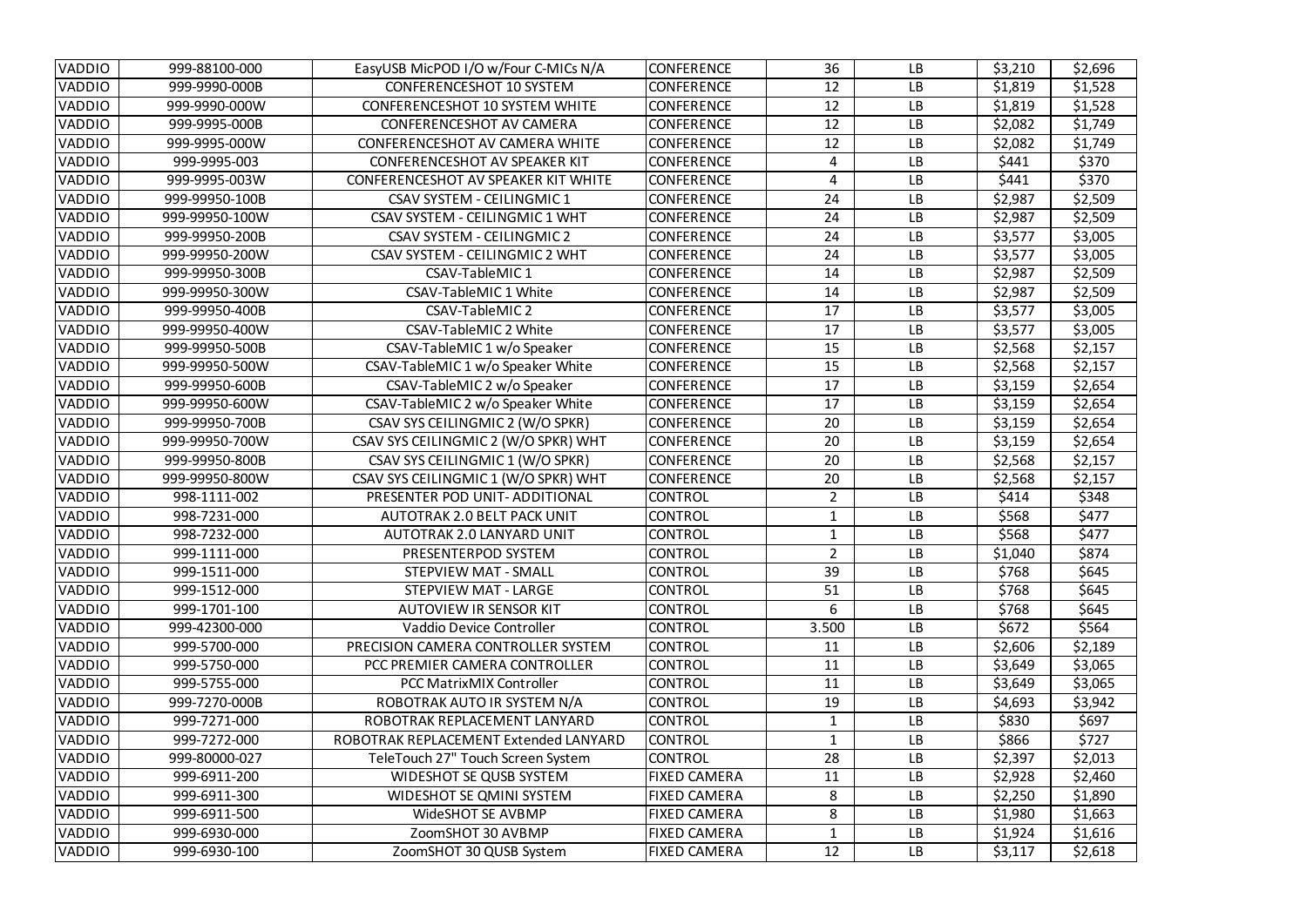| <b>VADDIO</b> | 999-6930-200   | ZoomSHOT 30 QDVI System                  | FIXED CAMERA        |                | <b>LB</b> | \$3,040 | \$2,554 |
|---------------|----------------|------------------------------------------|---------------------|----------------|-----------|---------|---------|
| <b>VADDIO</b> | 999-6930-400   | ZoomSHOT 30 QMINI System                 | <b>FIXED CAMERA</b> | 1              | <b>LB</b> | \$2,492 | \$2,093 |
| <b>VADDIO</b> | 999-9968-000   | DocCAM 20 HDBT Camera                    | <b>FIXED CAMERA</b> | 15             | <b>LB</b> | \$4,066 | \$3,415 |
| VADDIO        | 999-9968-200   | DocCAM 20 HDBT OneLINK HDMI System N/A   | <b>FIXED CAMERA</b> | 18             | <b>LB</b> | \$5,423 | \$4,555 |
| <b>VADDIO</b> | 999-9968-300   | DocCAM 20 HDBT OneLINK Bridge System N/A | <b>FIXED CAMERA</b> | 18             | <b>LB</b> | \$6,571 | \$5,520 |
| <b>VADDIO</b> | 999-9968-301   | DocCAM 20 HDBT OneLINK Bridge System INT | <b>FIXED CAMERA</b> | 18             | <b>LB</b> | \$6,571 | \$5,520 |
| <b>VADDIO</b> | 999-1105-043   | ONELINK HDMI INTERFACE STAND ALONE N/A   | <b>PTZ CAMERA</b>   |                | <b>LB</b> | \$1,458 | \$1,225 |
| VADDIO        | 999-21100-000  | <b>IntelliSHOT USB Camera BLK</b>        | PTZ CAMERA          | 9              | <b>LB</b> | \$2,099 | \$1,763 |
| <b>VADDIO</b> | 999-21100-000W | IntelliSHOT USB Camera WHT               | <b>PTZ CAMERA</b>   | 9              | <b>LB</b> | \$2,099 | \$1,763 |
| VADDIO        | 999-30420-000  | PrimeSHOT 20 HDMI Camera Black N/A       | PTZ CAMERA          | 13             | <b>LB</b> | \$2,231 | \$1,874 |
| VADDIO        | 999-30420-000W | PrimeSHOT 20 HDMI Camera White N/A       | PTZ CAMERA          | 13             | <b>LB</b> | \$2,231 | \$1,874 |
| <b>VADDIO</b> | 999-30420-300  | PrimeSHOT 20 HDMI SYS (Black) - NA       | <b>PTZ CAMERA</b>   | 13             | <b>LB</b> | \$2,344 | \$1,969 |
| <b>VADDIO</b> | 999-30420-300W | PrimeSHOT 20 HDMI SYS (White) - NA       | <b>PTZ CAMERA</b>   | 13             | <b>LB</b> | \$2,344 | \$1,969 |
| <b>VADDIO</b> | 999-9540-000   | ONELINK HDMI PLYCM CODEC/RS-HDMI CAM N/A | <b>PTZ CAMERA</b>   |                | <b>LB</b> | \$1,930 | \$1,621 |
| <b>VADDIO</b> | 999-9545-000   | ONELINK HDMI PLYCM CODEC/RS-HDBT CAM N/A | <b>PTZ CAMERA</b>   | 3              | <b>LB</b> | \$1,504 | \$1,263 |
| VADDIO        | 999-95450-500  | ROBOSHOT 12E HDBT OL SYS FOR PLYCM       | <b>PTZ CAMERA</b>   | 14             | <b>LB</b> | \$5,005 | \$4,204 |
| VADDIO        | 999-95450-500W | ROBOSHOT 12E HDBT WHT OL SYS FOR PLYCM   | <b>PTZ CAMERA</b>   | 14             | <b>LB</b> | \$4,939 | \$4,149 |
| <b>VADDIO</b> | 999-9570-000   | ONELINK HDMI CISCO CODEC/RS-HDMI CAM N/A | <b>PTZ CAMERA</b>   |                | <b>LB</b> | \$1,930 | \$1,621 |
| <b>VADDIO</b> | 999-9575-000   | ONELINK HDMI CISCO CODEC/RS-HDBT CAM N/A | <b>PTZ CAMERA</b>   | 3              | <b>LB</b> | \$1,504 | \$1,263 |
| <b>VADDIO</b> | 999-95750-400  | ROBOSHOT 12E HDBT ONELINK SYS CISCO      | <b>PTZ CAMERA</b>   | 16             | <b>LB</b> | \$5,005 | \$4,204 |
| <b>VADDIO</b> | 999-95750-400W | ROBOSHOT 12E HDBT WHT ONELINK SYS CISCO  | <b>PTZ CAMERA</b>   | 16             | <b>LB</b> | \$5,005 | \$4,204 |
| <b>VADDIO</b> | 999-9590-000   | <b>ONELINK SYSTEM FOR ROBOSHOT HDMI</b>  | <b>PTZ CAMERA</b>   |                | <b>LB</b> | \$1,847 | \$1,551 |
| VADDIO        | 999-9595-000   | OneLINK Bridge System Stand Alone N/A    | <b>PTZ CAMERA</b>   | 3              | <b>LB</b> | \$2,606 | \$2,189 |
| <b>VADDIO</b> | 999-9640-000   | ONELINK BRIDGE POLY CODEC/RSHDMI CAM N/A | <b>PTZ CAMERA</b>   | 7              | <b>LB</b> | \$3,127 | \$2,627 |
| <b>VADDIO</b> | 999-9645-000   | ONELINK BRIDGE POLY CODEC/RSHDBT CAM N/A | <b>PTZ CAMERA</b>   | 3              | <b>LB</b> | \$2,656 | \$2,231 |
| VADDIO        | 999-96450-500  | ROBOSHOT 12E HDBT OLB SYS FOR PLYCM      | <b>PTZ CAMERA</b>   | 16             | <b>LB</b> | \$6,497 | \$5,457 |
| VADDIO        | 999-96450-500W | ROBOSHOT 12E HDBT WHT OLB SYS FOR PLYCM  | <b>PTZ CAMERA</b>   | 16             | <b>LB</b> | \$6,497 | \$5,457 |
| <b>VADDIO</b> | 999-9670-000   | ONELINK BRIDGE CISCOCODEC/RSHDMI CAM N/A | <b>PTZ CAMERA</b>   | 7              | <b>LB</b> | \$3,127 | \$2,627 |
| <b>VADDIO</b> | 999-9675-000   | ONELINK BRIDGE CISCOCODEC/RSHDBT CAM N/A | <b>PTZ CAMERA</b>   | 3 <sup>1</sup> | <b>LB</b> | \$2,656 | \$2,231 |
| <b>VADDIO</b> | 999-96750-400  | ROBOSHOT 12E HDBT OLB SYS FOR CISCO      | <b>PTZ CAMERA</b>   | 16             | <b>LB</b> | \$6,497 | \$5,457 |
| <b>VADDIO</b> | 999-96750-400W | ROBOSHOT 12E HDBT WHT OLB SYS FOR CISCO  | <b>PTZ CAMERA</b>   | 16             | <b>LB</b> | \$6,497 | \$5,457 |
| <b>VADDIO</b> | 999-9690-000   | <b>ONELINK BRIDGE FOR ROBOSHOT HDMI</b>  | <b>PTZ CAMERA</b>   |                | <b>LB</b> | \$3,127 | \$2,627 |
| <b>VADDIO</b> | 999-99000-500  | ROBOSHOT 12E AVBMP                       | PTZ CAMERA          | 11             | <b>LB</b> | \$4,170 | \$3,503 |
| <b>VADDIO</b> | 999-99000-500W | ROBOSHOT 12E AVBMP WHT                   | PTZ CAMERA          | 11             | <b>LB</b> | \$4,170 | \$3,503 |
| <b>VADDIO</b> | 999-99010-000  | ROBOSHOT 12E QMINI SYSTEM                | PTZ CAMERA          | 11             | <b>LB</b> | \$4,887 | \$4,105 |
| <b>VADDIO</b> | 999-99010-000W | ROBOSHOT 12E QMINI SYSTEM WHT            | <b>PTZ CAMERA</b>   | 11             | <b>LB</b> | \$4,887 | \$4,105 |
| <b>VADDIO</b> | 999-99060-000  | ROBOSHOT 12E QDVI SYSTEM                 | <b>PTZ CAMERA</b>   | 16             | <b>LB</b> | \$5,632 | \$4,731 |
| <b>VADDIO</b> | 999-99060-000W | ROBOSHOT 12E QDVI SYSTEM WHT             | <b>PTZ CAMERA</b>   | 16             | <b>LB</b> | \$5,632 | \$4,731 |
| <b>VADDIO</b> | 999-99070-000  | ROBOSHOT 12E QCCU SYSTEM                 | PTZ CAMERA          | 22             | <b>LB</b> | \$5,988 | \$5,030 |
| <b>VADDIO</b> | 999-99070-000W | ROBOSHOT 12E QCCU SYSTEM WHT             | PTZ CAMERA          | 22             | <b>LB</b> | \$5,988 | \$5,030 |
| <b>VADDIO</b> | 999-99090-000  | ROBOSHOT 12E QUSB SYSTEM                 | <b>PTZ CAMERA</b>   | 17             | <b>LB</b> | \$5,845 | \$4,910 |
| <b>VADDIO</b> | 999-99090-000W | ROBOSHOT 12E QUSB SYSTEM WHT             | <b>PTZ CAMERA</b>   | 17             | <b>LB</b> | \$5,845 | \$4,910 |
| <b>VADDIO</b> | 999-99100-500  | ROBOSHOT 30E AVBMP                       | <b>PTZ CAMERA</b>   | 13             | LB        | \$4,797 | \$4,029 |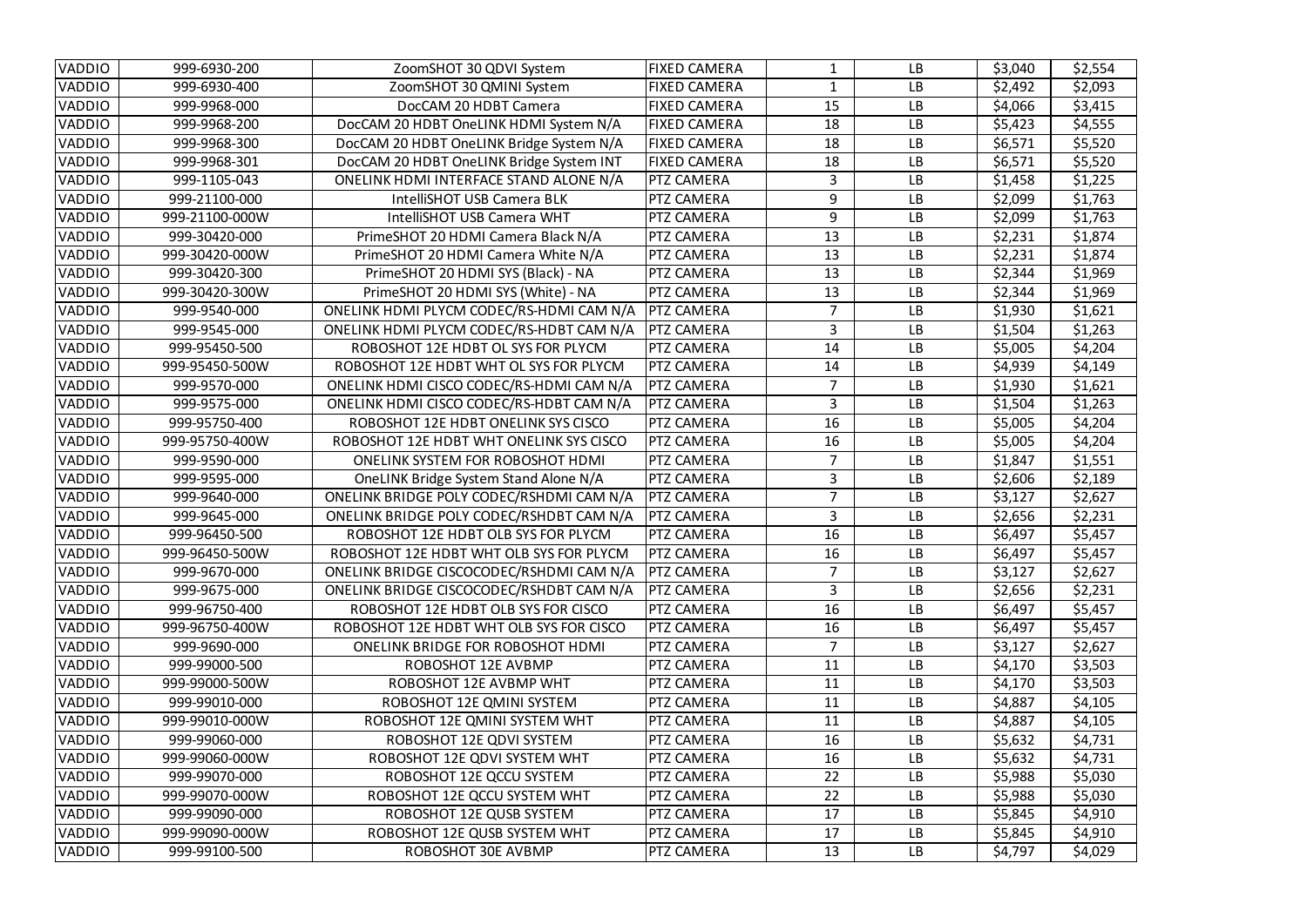| <b>VADDIO</b> | 999-99100-500W | ROBOSHOT 30E AVBMP WHT                   | <b>PTZ CAMERA</b> | 13 | <b>LB</b> | \$4,797 | \$4,029 |
|---------------|----------------|------------------------------------------|-------------------|----|-----------|---------|---------|
| <b>VADDIO</b> | 999-99110-000  | ROBOSHOT 30E QMINI SYSTEM                | PTZ CAMERA        | 13 | <b>LB</b> | \$5,525 | \$4,641 |
| <b>VADDIO</b> | 999-99110-000W | ROBOSHOT 30E QMINI SYSTEM WHT            | PTZ CAMERA        | 13 | <b>LB</b> | \$5,525 | \$4,641 |
| <b>VADDIO</b> | 999-99160-000  | ROBOSHOT 30E QDVI SYSTEM                 | PTZ CAMERA        | 16 | <b>LB</b> | \$6,334 | \$5,321 |
| <b>VADDIO</b> | 999-99160-000W | ROBOSHOT 30E QDVI SYSTEM WHT             | PTZ CAMERA        | 16 | <b>LB</b> | \$6,334 | \$5,321 |
| <b>VADDIO</b> | 999-99170-000  | ROBOSHOT 30E QCCU SYSTEM                 | PTZ CAMERA        | 22 | <b>LB</b> | \$6,740 | \$5,662 |
| <b>VADDIO</b> | 999-99170-000W | ROBOSHOT 30E QCCU SYSTEM WHT             | <b>PTZ CAMERA</b> | 22 | <b>LB</b> | \$6,740 | \$5,662 |
| <b>VADDIO</b> | 999-99190-000  | ROBOSHOT 30E QUSB SYSTEM                 | <b>PTZ CAMERA</b> | 17 | <b>LB</b> | \$6,657 | \$5,592 |
| <b>VADDIO</b> | 999-99190-000W | ROBOSHOT 30E QUSB SYSTEM WHT             | PTZ CAMERA        | 17 | <b>LB</b> | \$6,657 | \$5,592 |
| <b>VADDIO</b> | 999-99200-000  | RoboSHOT 12E USB                         | PTZ CAMERA        | 13 | <b>LB</b> | \$3,579 | \$3,006 |
| <b>VADDIO</b> | 999-99200-000W | RoboSHOT 12E USB WHT                     | PTZ CAMERA        | 13 | <b>LB</b> | \$3,579 | \$3,006 |
| <b>VADDIO</b> | 999-99230-000  | RoboSHOT 30E USB                         | PTZ CAMERA        | 13 | <b>LB</b> | \$4,076 | \$3,424 |
| <b>VADDIO</b> | 999-99230-000W | RoboSHOT 30E USB WHT                     | PTZ CAMERA        | 13 | <b>LB</b> | \$4,076 | \$3,424 |
| <b>VADDIO</b> | 999-99300-000  | <b>ROBOSHOT 12E SDI</b>                  | PTZ CAMERA        | 13 | <b>LB</b> | \$3,881 | \$3,260 |
| <b>VADDIO</b> | 999-99300-000W | ROBOSHOT 12E SDI WHT                     | PTZ CAMERA        | 13 | <b>LB</b> | \$3,881 | \$3,260 |
| <b>VADDIO</b> | 999-99330-000  | <b>ROBOSHOT 30E SDI</b>                  | PTZ CAMERA        | 13 | <b>LB</b> | \$4,393 | \$3,690 |
| <b>VADDIO</b> | 999-99330-000W | ROBOSHOT 30E SDI WHT                     | PTZ CAMERA        | 13 | <b>LB</b> | \$4,393 | \$3,690 |
| <b>VADDIO</b> | 999-99400-000  | <b>ROBOSHOT 12E HDMI</b>                 | PTZ CAMERA        | 12 | <b>LB</b> | \$2,826 | \$2,374 |
| <b>VADDIO</b> | 999-99400-000W | ROBOSHOT 12E HDMI WHT                    | PTZ CAMERA        | 12 | <b>LB</b> | \$2,826 | \$2,374 |
| <b>VADDIO</b> | 999-99400-400  | ROBOSHOT 12E HDMI CISCO                  | PTZ CAMERA        | 13 | <b>LB</b> | \$3,065 | \$2,575 |
| <b>VADDIO</b> | 999-99400-400W | ROBOSHOT 12E HDMI CISCO WHT              | PTZ CAMERA        | 13 | <b>LB</b> | \$3,065 | \$2,575 |
| <b>VADDIO</b> | 999-99400-500  | ROBOSHOT 12E HDMI PLYCM                  | PTZ CAMERA        | 13 | <b>LB</b> | \$3,065 | \$2,575 |
| <b>VADDIO</b> | 999-99400-500W | ROBOSHOT 12E HDMI PLYCM WHT              | PTZ CAMERA        | 13 | <b>LB</b> | \$3,065 | \$2,575 |
| <b>VADDIO</b> | 999-99407-000  | ROBOSHOT 12E NDI SYSTEM                  | PTZ CAMERA        | 12 | <b>LB</b> | \$4,049 | \$3,401 |
| <b>VADDIO</b> | 999-99407-000W | ROBOSHOT 12E NDI SYSTEM WHITE            | <b>PTZ CAMERA</b> | 12 | <b>LB</b> | \$3,891 | \$3,268 |
| <b>VADDIO</b> | 999-99430-000  | <b>ROBOSHOT 30E HDMI</b>                 | <b>PTZ CAMERA</b> | 13 | <b>LB</b> | \$3,288 | \$2,762 |
| <b>VADDIO</b> | 999-99430-000W | ROBOSHOT 30E HDMI WHT                    | <b>PTZ CAMERA</b> | 12 | <b>LB</b> | \$3,288 | \$2,762 |
| <b>VADDIO</b> | 999-99437-000  | ROBOSHOT 30E NDI SYSTEM                  | PTZ CAMERA        | 13 | <b>LB</b> | \$4,158 | \$3,493 |
| <b>VADDIO</b> | 999-99437-000W | ROBOSHOT 30E NDI SYSTEM WHT              | PTZ CAMERA        | 13 | <b>LB</b> | \$4,158 | \$3,493 |
| <b>VADDIO</b> | 999-9950-000   | ROBOSHOT 20 UHD SYSTEM                   | PTZ CAMERA        | 13 | <b>LB</b> | \$5,740 | \$4,822 |
| <b>VADDIO</b> | 999-9950-000W  | ROBOSHOT 20 UHD SYSTEM WHITE             | <b>PTZ CAMERA</b> | 13 | <b>LB</b> | \$5,740 | \$4,822 |
| <b>VADDIO</b> | 999-9950-100   | ROBOSHOT 20 UHD ONELINK HDMI SYSTEM N/A  | <b>PTZ CAMERA</b> | 15 | <b>LB</b> | \$7,196 | \$6,045 |
| <b>VADDIO</b> | 999-9950-100W  | ROBOSHOT 20 UHD ONELINK HDMI SYS-WHT N/A | <b>PTZ CAMERA</b> | 15 | <b>LB</b> | \$7,196 | \$6,045 |
| <b>VADDIO</b> | 999-9950-200   | RoboSHOT 20 UHD OneLINK Bridge Sys N/A   | <b>PTZ CAMERA</b> | 15 | <b>LB</b> | \$8,344 | \$7,009 |
| <b>VADDIO</b> | 999-9950-200W  | RoboSHOT 20 UHD OL BRIDGE SYS WHT N/A    | <b>PTZ CAMERA</b> | 15 | <b>LB</b> | \$8,344 | \$7,009 |
| <b>VADDIO</b> | 999-9952-000   | ROBOSHOT 40 UHD SYSTEM                   | <b>PTZ CAMERA</b> | 13 | <b>LB</b> | \$6,581 | \$5,528 |
| <b>VADDIO</b> | 999-9952-000W  | ROBOSHOT 40 UHD WHITE                    | <b>PTZ CAMERA</b> | 13 | <b>LB</b> | \$6,581 | \$5,528 |
| <b>VADDIO</b> | 999-9952-100   | ROBOSHOT 40 UHD ONELINK HDMI SYSTEM N/A  | <b>PTZ CAMERA</b> | 15 | <b>LB</b> | \$8,039 | \$6,753 |
| <b>VADDIO</b> | 999-9952-100W  | ROBOSHOT 40 UHD ONELINK HDMI SYS-WHT N/A | <b>PTZ CAMERA</b> | 15 | <b>LB</b> | \$8,039 | \$6,753 |
| <b>VADDIO</b> | 999-9952-200   | RoboSHOT 40 UHD OneLINK Bridge Sys N/A   | <b>PTZ CAMERA</b> | 15 | <b>LB</b> | \$9,186 | \$7,716 |
| <b>VADDIO</b> | 999-9952-200W  | RoboSHOT 40 UHD OL BRIDGE SYS WHT N/A    | <b>PTZ CAMERA</b> | 15 | <b>LB</b> | \$9,186 | \$7,716 |
| <b>VADDIO</b> | 999-99600-000  | ROBOSHOT 12E HDBT                        | PTZ CAMERA        | 13 | <b>LB</b> | \$3,881 | \$3,260 |
| <b>VADDIO</b> | 999-99600-000W | ROBOSHOT 12E HDBT WHT                    | <b>PTZ CAMERA</b> | 13 | LB        | \$3,881 | \$3,260 |